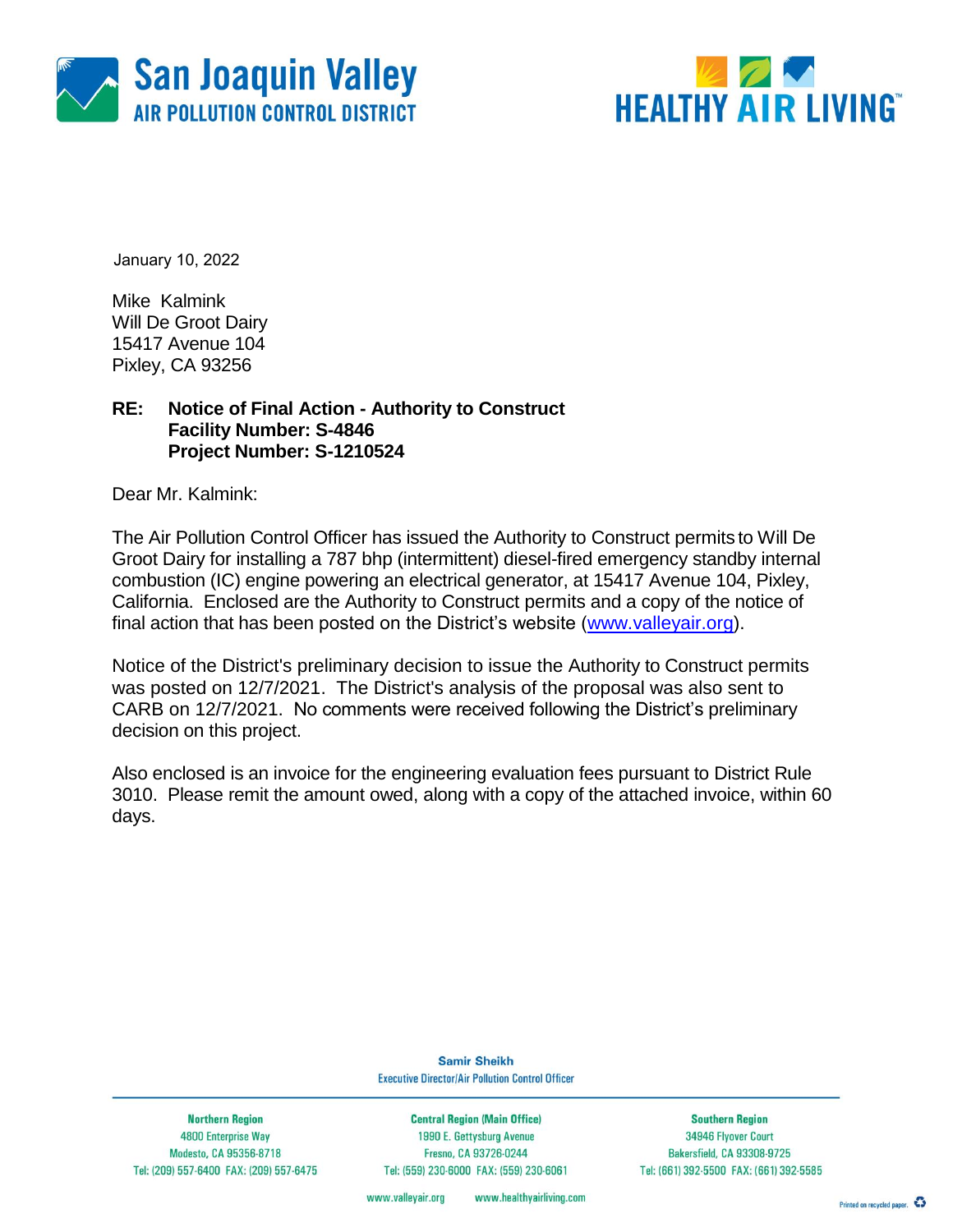January 10, 2022

Mr. Mike Kalmink Page 2

Thank you for your cooperation in this matter. If you have any questions, please contact Mr. Leonard Scandura at (661) 392-5500.

Sincerely,

hema Canduna

Brian Clements Director of Permit Services

BC:RCR

**Enclosures** 

cc: Courtney Graham, CARB (w/ enclosure) via email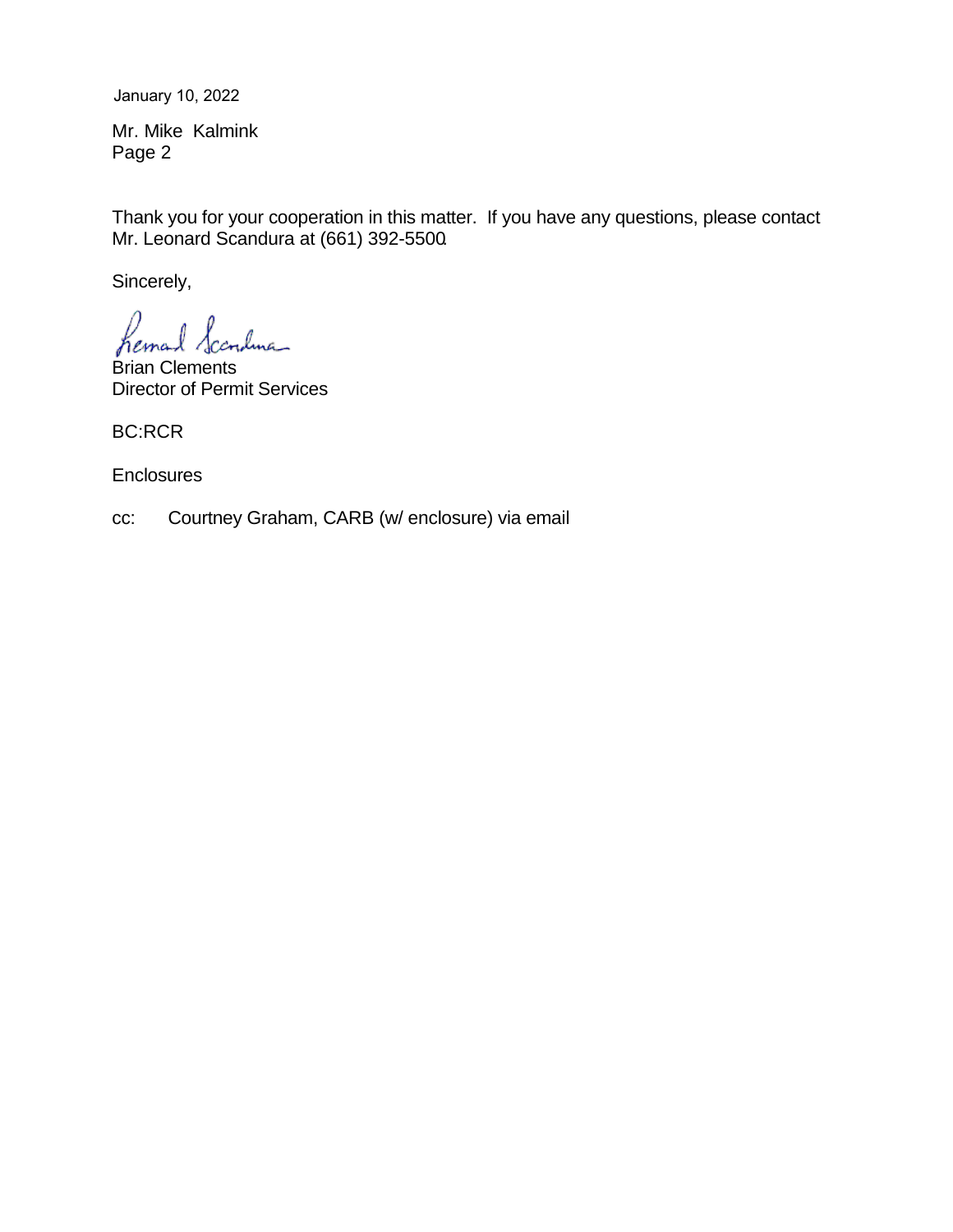



Facility # S-4846 WILL DE GROOT DAIRY 15417 AVENUE 104 PIXLEY, CA 93256

# **AUTHORITY TO CONSTRUCT (ATC)**

### *QUICK START GUIDE*

- 1. **Pay Invoice**: Please pay enclosed invoice before due date.
- 2. **Fully Understand ATC**: Make sure you understand ALL conditions in the ATC prior to construction, modification and/or operation.
- 3. **Follow ATC**: You must construct, modify and/or operate your equipment as specified on the ATC. Any unspecified changes may require a new ATC.
- 4. **Notify District**: You must notify the District's Compliance Department, at the telephone numbers below, upon start-up and/or operation under the ATC. Please record the date construction or modification commenced and the date the equipment began operation under the ATC. You may NOT operate your equipment until you have notified the District's Compliance Department. A startup inspection may be required prior to receiving your Permit to Operate.
- 5. **Source Test**: Schedule and perform any required source testing. See [http://www.valleyair.org/busind/comply/source\\_testing.htm](http://www.valleyair.org/busind/comply/source_testing.htm) for source testing resources.
- 6. **Maintain Records**:Maintain all records required by ATC. Records are reviewed during every inspection (or upon request) and must be retained for at least 5 years. Sample record keeping forms can be found at http://www.valleyair.org/busind/comply/compliance\_forms.htm.

By operating in compliance, you are doing your part to improve air quality for all Valley residents.

#### **For assistance, please contact District Compliance staff at any of the telephone numbers listed below.**

Samir Sheikh Executive Director/Air Pollution Control Officer

**Northern Region** 4800 Enterprise Way Modesto, CA 95356-8718 Tel: (209) 557-6400 FAX: (209) 557-6475

Central Region (Main Office) 1990 E. Gettysburg Avenue Fresna, CA 93726-0244 Tel: (559) 230-6000 FAX: (559) 230-6061

**Southern Region** 34946 Flyover Court Bakersfield, CA 93308-9725 Tel: (661) 392-5500 FAX: (661) 392-5585

www.bealthyairliving.com www.valleyair.org

Preced on recycled paper. 43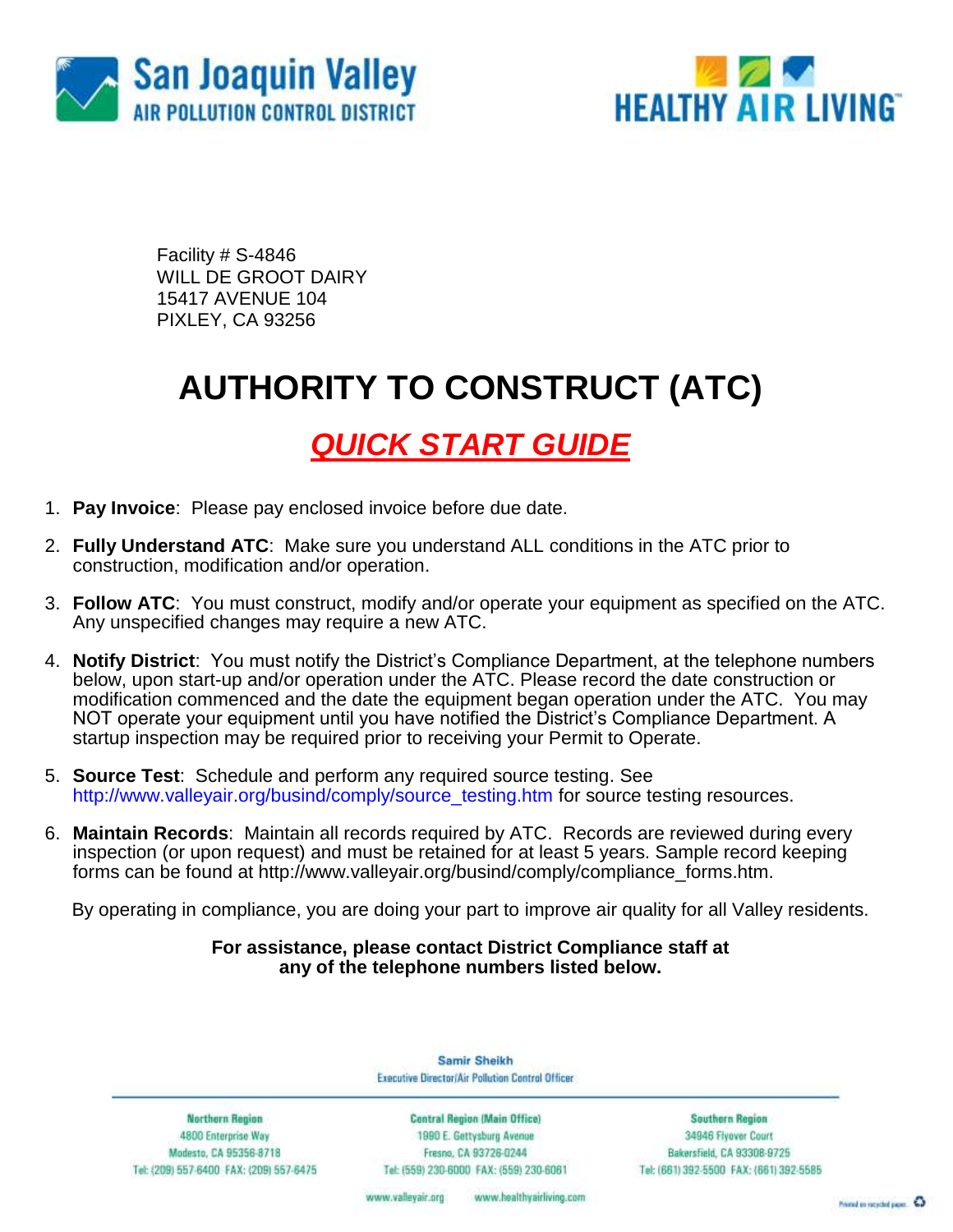



# **AUTHORITY TO CONSTRUCT**

**PERMIT NO:** S-4846-8-0 **ISSUANCE DATE:** 01/10/2022

| <b>LEGAL OWNER OR OPERATOR: WILL DE GROOT DAIRY</b> |                         |
|-----------------------------------------------------|-------------------------|
| <b>MAILING ADDRESS:</b>                             | 15417 AVENUE 104        |
|                                                     | <b>PIXLEY, CA 93256</b> |
| LOCATION:                                           | 15417 AVENUE 104        |

PIXLEY, CA 93256

### **EQUIPMENT DESCRIPTION:**

787 BHP (INTERMITTENT) PERKINS MODEL 2506C-E15TAG3 TIER 2 CERTIFIED DIESEL-FIRED EMERGENCY STANDBY IC ENGINE POWERING AN ELECTRICAL GENERATOR

### **CONDITIONS**

- 1. Upon implementation of ATC S-4846-8-0, PTO S-4846-5 shall be canceled and taken out of service. [District Rule 2201]
- 2. No air contaminant shall be released into the atmosphere which causes a public nuisance. [District Rule 4102]
- 3. No air contaminant shall be discharged into the atmosphere for a period or periods aggregating more than three minutes in any one hour which is as dark as, or darker than, Ringelmann 1 or 20% opacity. [District Rule 4101]
- 4. Particulate matter emissions shall not exceed 0.1 grains/dscf in concentration. [District Rule 4201]
- 5. The exhaust stack shall vent vertically upward. The vertical exhaust flow shall not be impeded by a rain cap (flapper ok), roof overhang, or any other obstruction. [District Rule 4102]
- 6. This engine shall be equipped with a non-resettable hour meter with a minimum display capability of 9,999 hours, unless the District determines that a non-resettable hour meter with a different minimum display capability is appropriate in consideration of the historical use of the engine and the owner or operator's compliance history. [District Rule 4702 and 17 CCR 93115]
- 7. Only CARB certified diesel fuel containing not more than 0.0015% sulfur by weight is to be used. [District Rules 2201 and 4801, and 17 CCR 93115]
- 8. Emissions from this IC engine shall not exceed any of the following limits: 4.00 g-NOx/bhp-hr, 1.19 g-CO/bhp-hr, or 0.067 g-VOC/bhp-hr. [District Rule 2201 and 17 CCR 93115]

#### CONDITIONS CONTINUE ON NEXT PAGE

**YOU MUST NOTIFY THE DISTRICT COMPLIANCE DIVISION AT (661) 392-5500 WHEN CONSTRUCTION IS COMPLETED AND PRIOR TO OPERATING THE EQUIPMENT OR MODIFICATIONS AUTHORIZED BY THIS AUTHORITY TO CONSTRUCT.** This is NOT a PERMIT TO OPERATE. Approval or denial of a PERMIT TO OPERATE will be made after an inspection to verify that the equipment has been constructed in accordance with the approved plans, specifications and conditions of this Authority to Construct, and to determine if the equipment can be operated in compliance with all Rules and Regulations of the San Joaquin Valley Unified Air Pollution Control District. Unless construction has commenced pursuant to Rule 2050, this Authority to Construct shall expire and application shall be cancelled two years from the date of issuance. The applicant is responsible for complying with all laws, ordinances and regulations of all other governmental agencies which may pertain to the above equipment.

Samir Sheikh, Executive Director / APCO

 $\mu$ 

Brian Clements, Director of Permit Services S-4846-8-0 : Jan 10 2022 12:08PM -- RINALDIR : Joint Inspection NOT Required

Southern Regional Office • 34946 Flyover Court • Bakersfield, CA 93308 • (661) 392-5500 • Fax (661) 392-5585